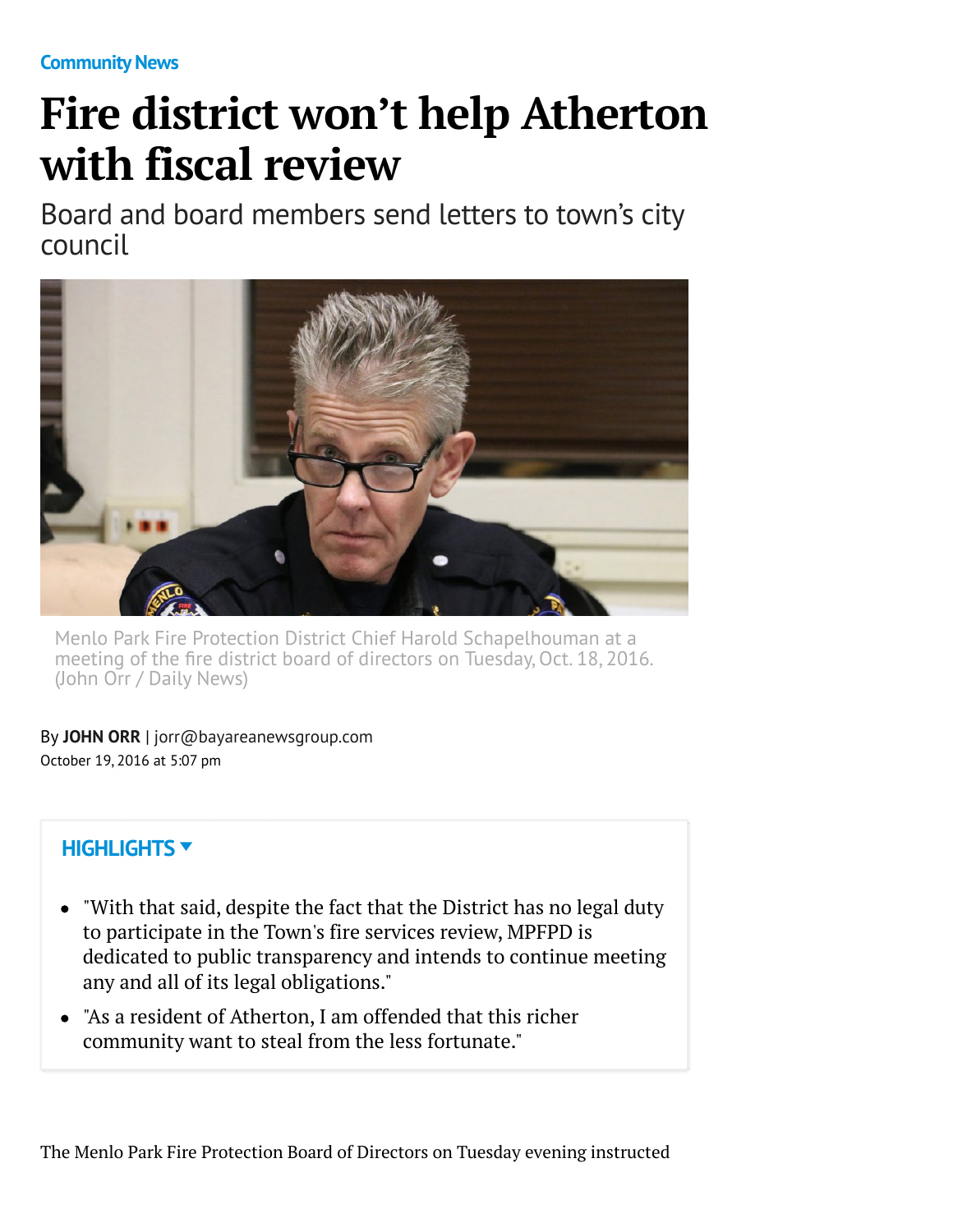board President Rob Silano to sign a letter to Atherton City Manager George Rodericks stating that it would not participate in the town's possible fiscal review of the district's services.

The Atherton City Council is scheduled to meet tonight to discuss a request for proposals to hire a consultant to study the amount of money the fire district receives from Atherton property taxpayers, and the monetary value of fire district services to Atherton residents.

The topic has become a sore issue between the town and the fire district. The discussion began when Rodericks undertook to post information about all services to residents on the town's website.

While the fire district posts its financial information on its website, it does not provide a breakdown of income and outgo for specific service areas, which include Atherton, East Palo Alto, Menlo Park and unincorporated North Fair Oaks.

Fire Chief Harold Schapelhouman has told the town that the district doesn't keep the sort of financial breakdowns the town wanted.

The letter signed by Silano states, "The district has no legal responsibility to perform fiscal analysis nor participate in the town's fire services review. As per the Californian Government Code, the district has no obligation to collect, analyze or provide information or documents that do not already exist.

"With that said, despite the fact that the district has no legal duty to participate in the town's fire services review, MPFPD is dedicated to public transparency and intends to continue meeting any and all of its legal obligations."

At the meeting Tuesday, Director Peter Carpenter, who had been the board's liaison to Atherton, asked to be relieved of that duty. Director Chuck Bernstein, who had been liaison to East Palo Alto, will trade that job with Carpenter.

Carpenter sent his own letter to the Atherton City Council following the Tuesday meeting.

"The town of Atherton and the town council have no authority over the fire district and do not represent the residents of Atherton in any manner with regard to the fire District," the letter read. "In my opinion it would be a misuse of the town's funds to expend any additional staff time or money on a study the results of which would be of no use to the town given that the town has no authority in such matters. In addition, the efforts by the town to date have, in my opinion, already badly damaged the town's relationship with the fire District and pursuing this study will only exacerbate that situation.

"I urge you to drop this issue and to devote your attention to those matters which